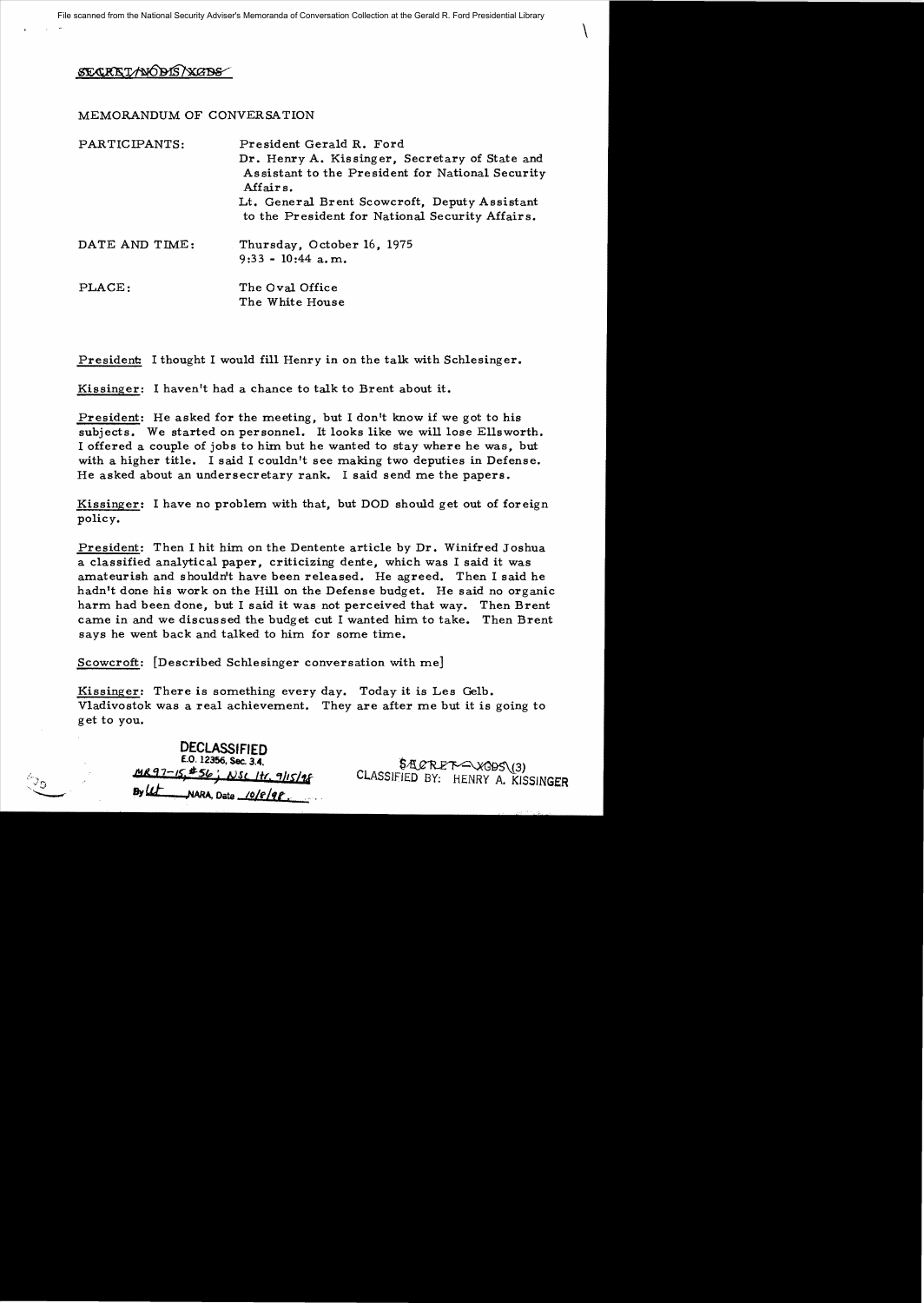President: That is correct.

Kissinger: When we were at Vladivostok they didn't have us push on Backfire. On missiles, they just asked us to protect the SRAM, not cruise missiles: [See exchange of messages from Vladivostok, Tab A]. Schlesinger is making it tough for you with the Regan bunch, but if you move to the right, the liberals will kill you in the election for sabotaging detente.

President: Are we working up anything new on our SALT position?

Kissinger: I don't think we should until the Soviets respond to us.

President: What does Haig think about cruise missiles?

Kissinger: He is not all that enamored with them. He thinks Schlesinger's objective is to get all the tactical nuclear weapons out of Europe. Except on SALT, Schlesinger is on the very liberal side.

If we don't cap the cruise missiles, the Democrats will kill you with the claim there is a gap you can drive a truck through.

In Canada, he is saying we are falling behind in Defense with the Soviets. That is okay with a Congressional committee but not with foreigners. He also told them about using cruise missiles in response to an attack in Northern Norway. That is dangerous **--** indicating we would not respond to an attack with the full force of NATO.

The Democrats will have a field day if you support his SALT position and there will be no agreement.

President: I want a SALT agreement. I want to let my conversation with Jim sink in and then talk to him next week.

Kissinger: I think you must tell him that what should be coming from the Pentagon is simply support for your position. I earlier did some talking points to that end, but you don't really need them.

President: Give them to me. I want to pursue my talk with him in a more general sense.

Kissinger. Haig says he [Schlesinger] wants to be President. [There is discussion of whether or not Schlesinger will resign.]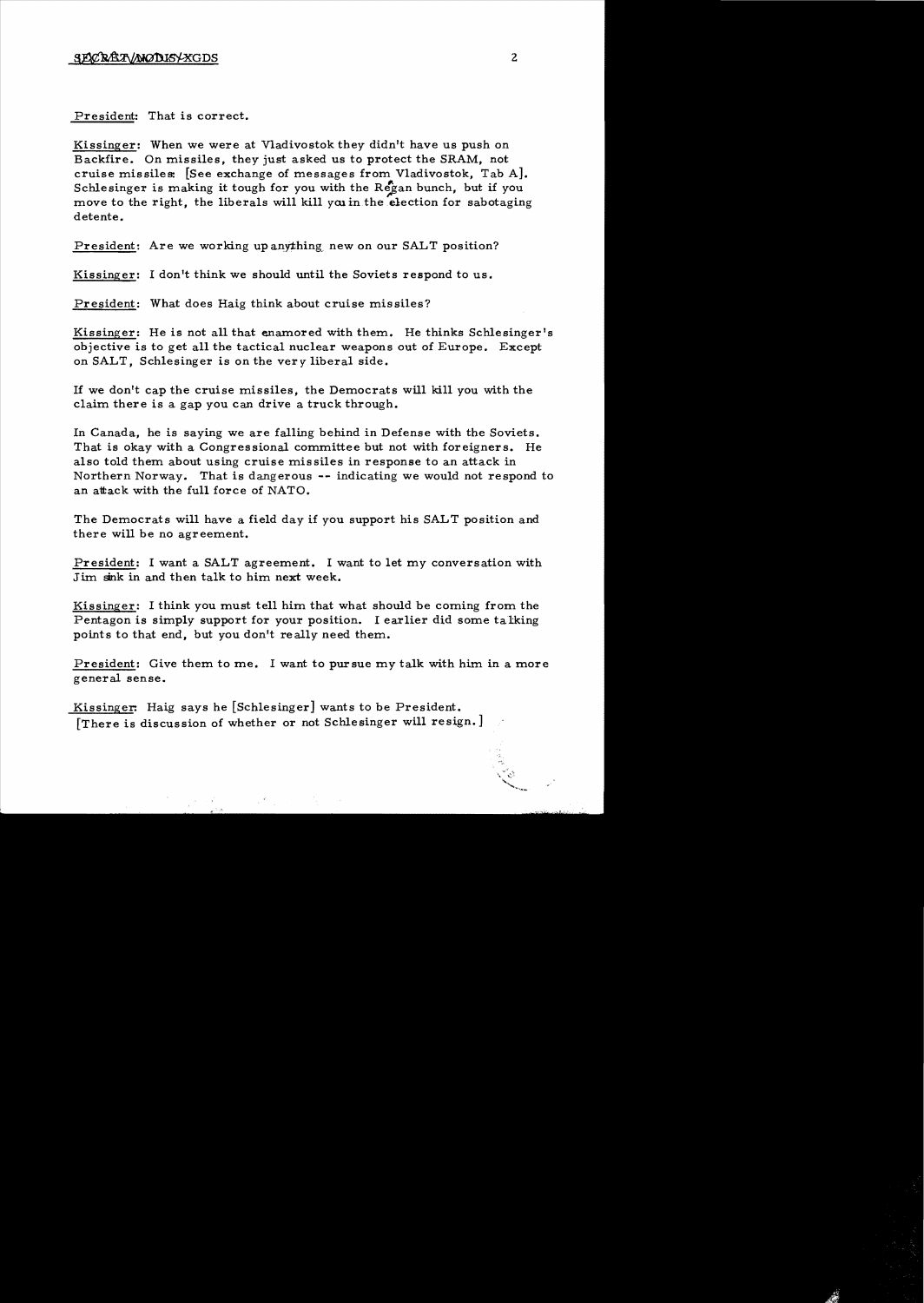## SECRET/NODIS/XODS

President: Give me the talking points.

Kissinger On your China trip, your advance people have a schedule which would kill you. And you can't stop in Japan without meeting with them.

President: Even at the air base?

Kissinger: That would raise extraterritoriality is sues. [Discussion of different schedules, advance office versus Department. Anchorage at 9:00 a.m. Sunday; arrive in Peking 3:00 p.m. Monday p.m.]

On the return, they wanted you for eight days. You can cut it to five days, but I think you shouldn't leave before Saturday, or Friday night.

President: All we want to do in Hawaii is go to the Arizona and lay a wreath.

Kissinger: I don't know how the Japanese will feel about that. I will check.

President: I think we should leave Saturday morning.

Kissinger: On Sadat, I understand they want you down to Jacksonville and back on Sunday.

President: Is that manageable?

Kissinger: Yes. How about a dinner event by Askew?

President: He is a good guy.

Kissinger: On the Economic Summit, your people don't think you should leave from a fund raiser. I don't understand that.

President: Neither do I. I will leave from Atlanta.

Kissinger: On Turkey, we have new problems. Ecevit says he will support Demirel on Cyprus if they didn't become foolish. But they are being resistant on the bases. I have asked Brent to have Haig call Sancar. There is a Turkish NSC meeting on the 20th. Demirel is being very cagey.

We apparently won a victory in Angola on the road between Caxito and Luanda.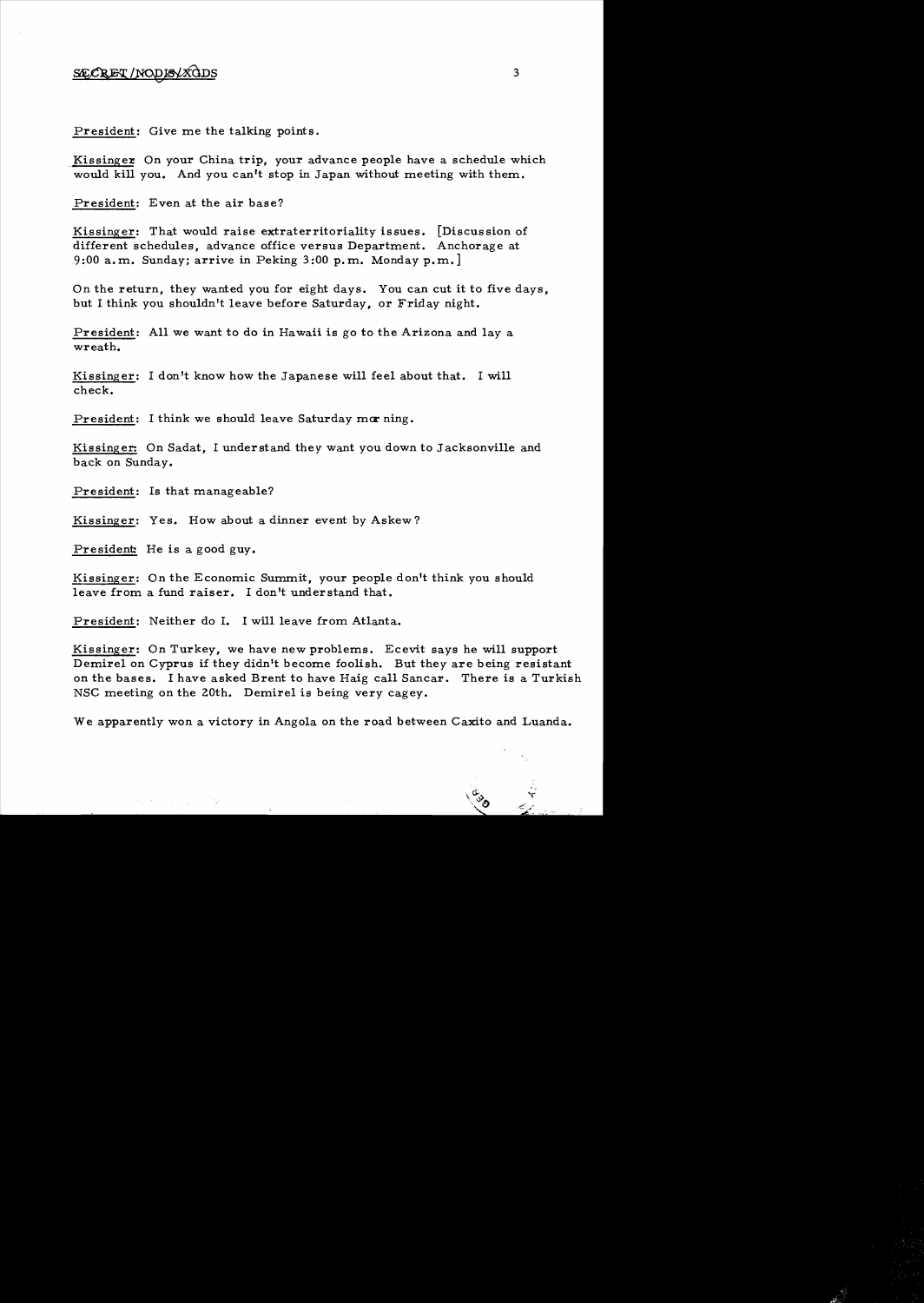## CRETYNODIS/XCD

We are constantly being approached by the North Koreans at the UN. I personally favor talking to them one time and telling them wewould talk if the South Koreans are present and would gauge their attitude in the UN debate as to the prospects.

President: I think the story on your response to the Pike subpoena played well.

Kissinger: UNEF could be a problem. Egypt says that Israel has no right to write to the UN on UNEF because it's on Egyptian sovereign territory. That is not a problem unless the Soviets get in.

Lebanon is another problem. There is talk of an inter-Arab force going in to pacify the country. I doubt the Israelis will stand still for it.

President: How can we justify Arab intervention?

Kissinger: Lebanon would ask for it. We better ask Israel what their intentions are. We have told them not to initiate action, but not about acting in response.

President: What would they do?

Kissinger: They would clean out the guerrilla bases and probably stay in southern Lebanon.

President: Could we do in '75 what Ike did in '58?

Kissinger: No way. The political situation is different and we then had Turkey and Wheelus. We could physically do it, but even Sadat couldn't accept it.

President: Then we have to keep anyone from intervening.

Kissinger: That's right. Lebanon is quiet for the moment, but it could blow up.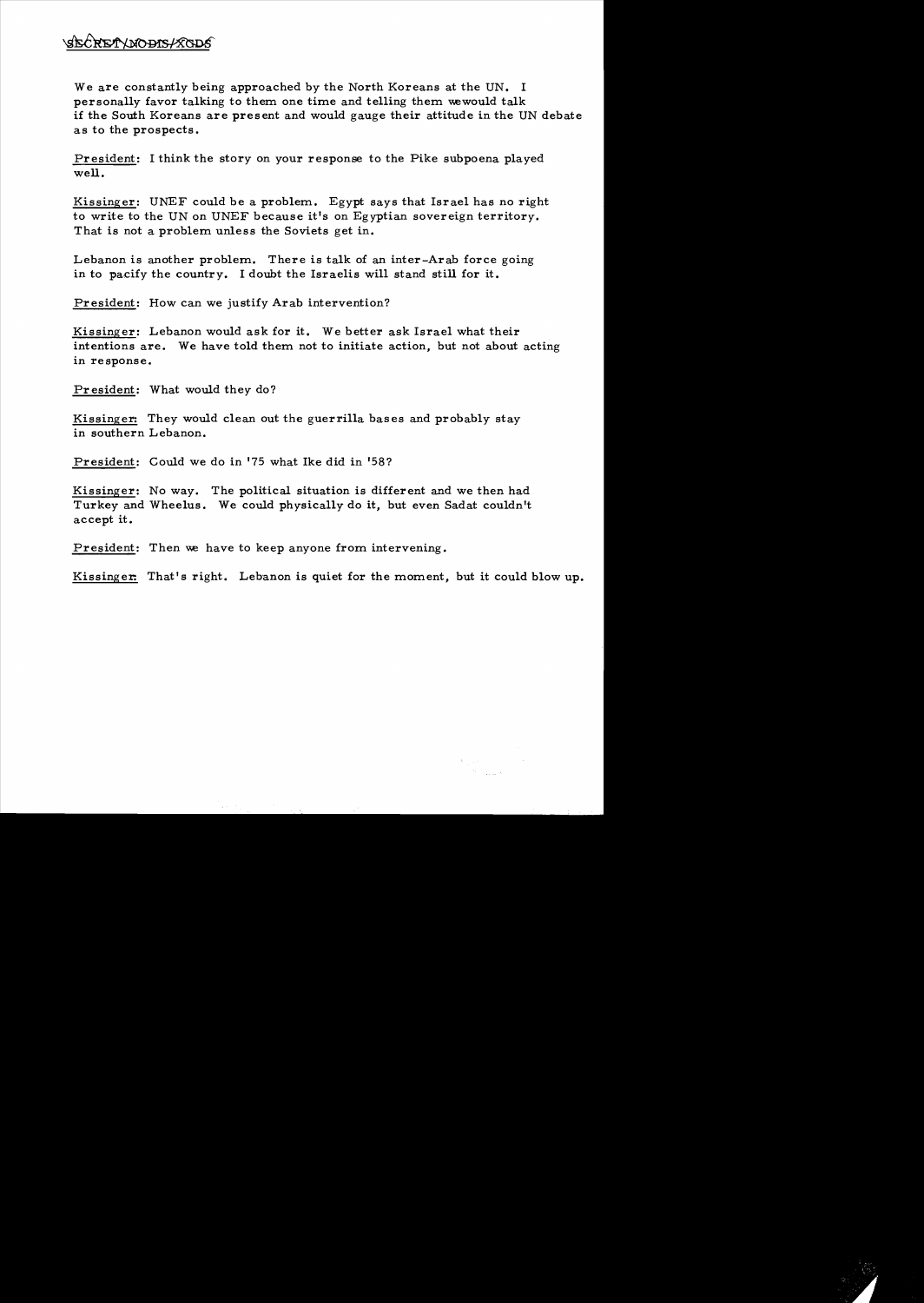$\frac{1}{\frac{1}{2}}$ (Kpag to Schull P. & that I und full Henry in one talk of Sehho. K Ilawan't had a chome to Talk to Bont about it P As on had fac unty but don't burn if we got to line gandquite, We strutuden personnel, hartes bits overwill lat Elleweith Isfinil a couple of get to him hat he wonted to stay where he was lost of hyper title Juin 2 said 2 couldn't ser maling 2 deputate in sy. He asked about an indecase, rund & Joil jureme epyses. K Ilma me probable tract ent downstand get one  $\n *f*$ P Then I fint trin an a Detente certicle-surl It was quatteriant & shouldn't have been relieved. He agreed. Then I find he habit dare his work on Nied on coly budgets the said me symic harm down int 2 said not persevise ant Long. Then Aunt come in a cere discussed -Sonly + cent & wanted birth Take Though Bunt Tay he want back + control min for more tail S (Descented Schles Comm. W/me) K There is unathing every day, Talky it is had Olt. Vlat was a real achievement. They are after me hut it sagonig to get to you P Thoris caret K They didn't have us proban Backfine, On worsh tt pistaked in to portett - SRAM, wit CANs. Schles is enaking it try for you of a Regram tranch lost if you was to ingot a habituale coutil bill you in a electric for substageing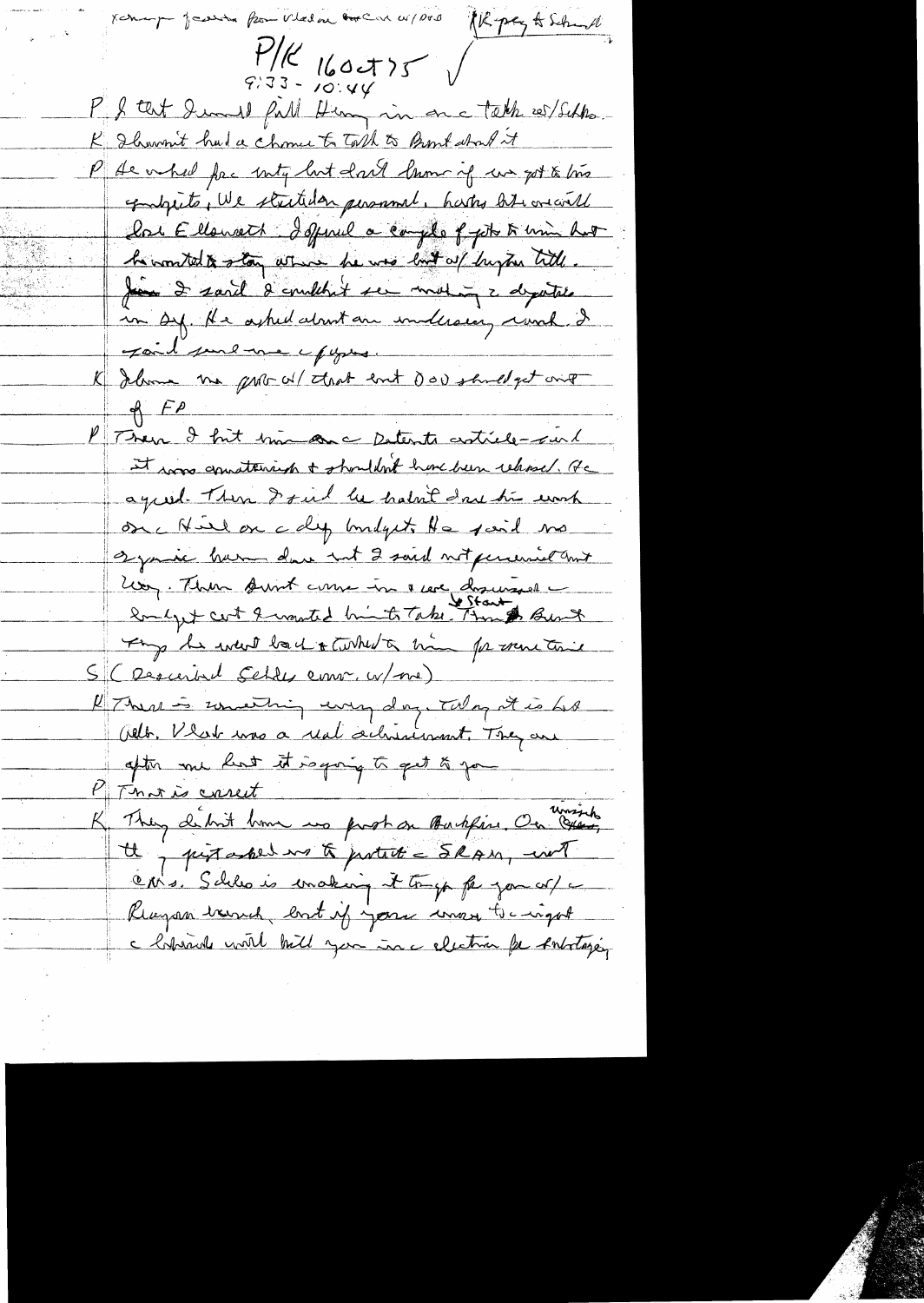de trante. l'avenua uneloire experigent mes au mon Sut jointi X J don't strinken should entit som reggent a us. What does Hai Think an IMS I is cont on that incommender (Tom- Hethik suble expertise is to get all two muce det of E ... Except con Call Are Schles is any page on the way befored pite. If we cloud cap croise Domes with bill join oute Shim there is a soft gop you can choice atto trues In Canada her sogen com are fathing behind in Depones w c Sea. That is of ev/a long but het wit as farging. He also told them obtained in Mejournet attack in N. Uning. That is doingerme inhesting an would not usefound to an attach or Efull fore of NATO.<br>A fleur sino anti have a filled day if you sypat his fast partir + there will be no agreement P Immite Salt agreement. I want to let my Caro of fine print in them talk & himself Creek. K Ithink you must tell him that what should la comming forme Partagan no surply support for you proting I easier dat some talking franks to that eard, not you but walk, and the P Courte their Q and, I want to jurous my tal when in a unse per portion sense.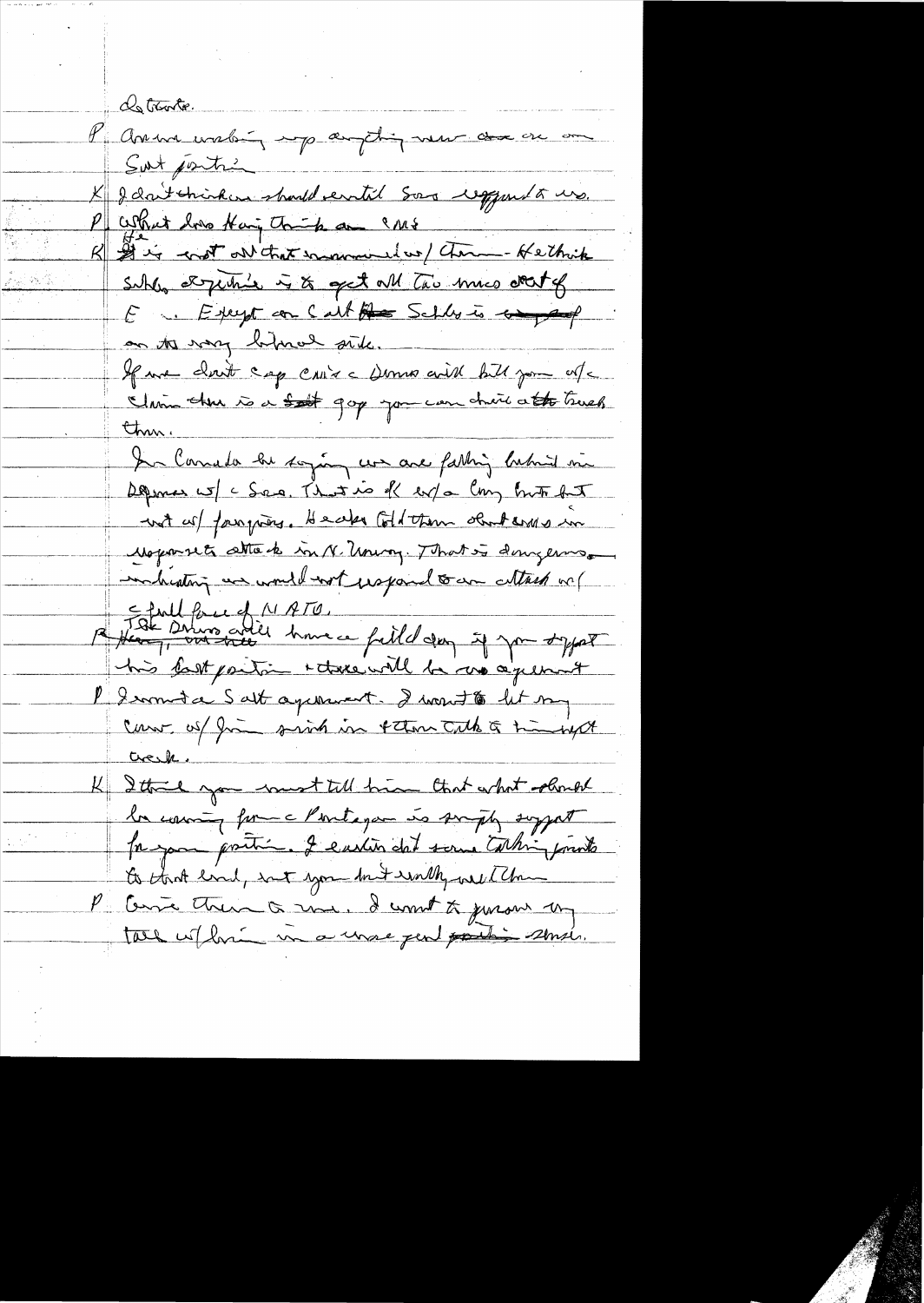ashers prise elsime Service Siefmond to conte in & Pus I bygging trie for attanti K Hary says hermanth to P. (Disminim of whorther or work schles will requiga) P Sin me Euching points. K On your China trop, your advance payer how is schedude which would kill your you and Roy an gryon or o meg or them. E That unable raise extrationtaining routies. Discussion of Lip schedules. Outro office no dyt Anchenge et 8:00 au Goulog avec in Our uttion, they wonted you for 8 days, you can cut it to 5 days, but I think you shallon't leave before determined any partir and the P alleur unit 20 de me Auvais 4 gr & c Auzaier lon a circuits. K Don't from home Juge will julatment chat survive che p. P 9 Tring me should leave Sat, moing. a bochon Smaling.  $P_{\perp}$ So that managearter? KYez, flumationnet a domines wont by asson PALE welgung l'On c Ein Conniet, Even people dont trich emplistant Chat P menter de 2. Devill hum from Atlanta,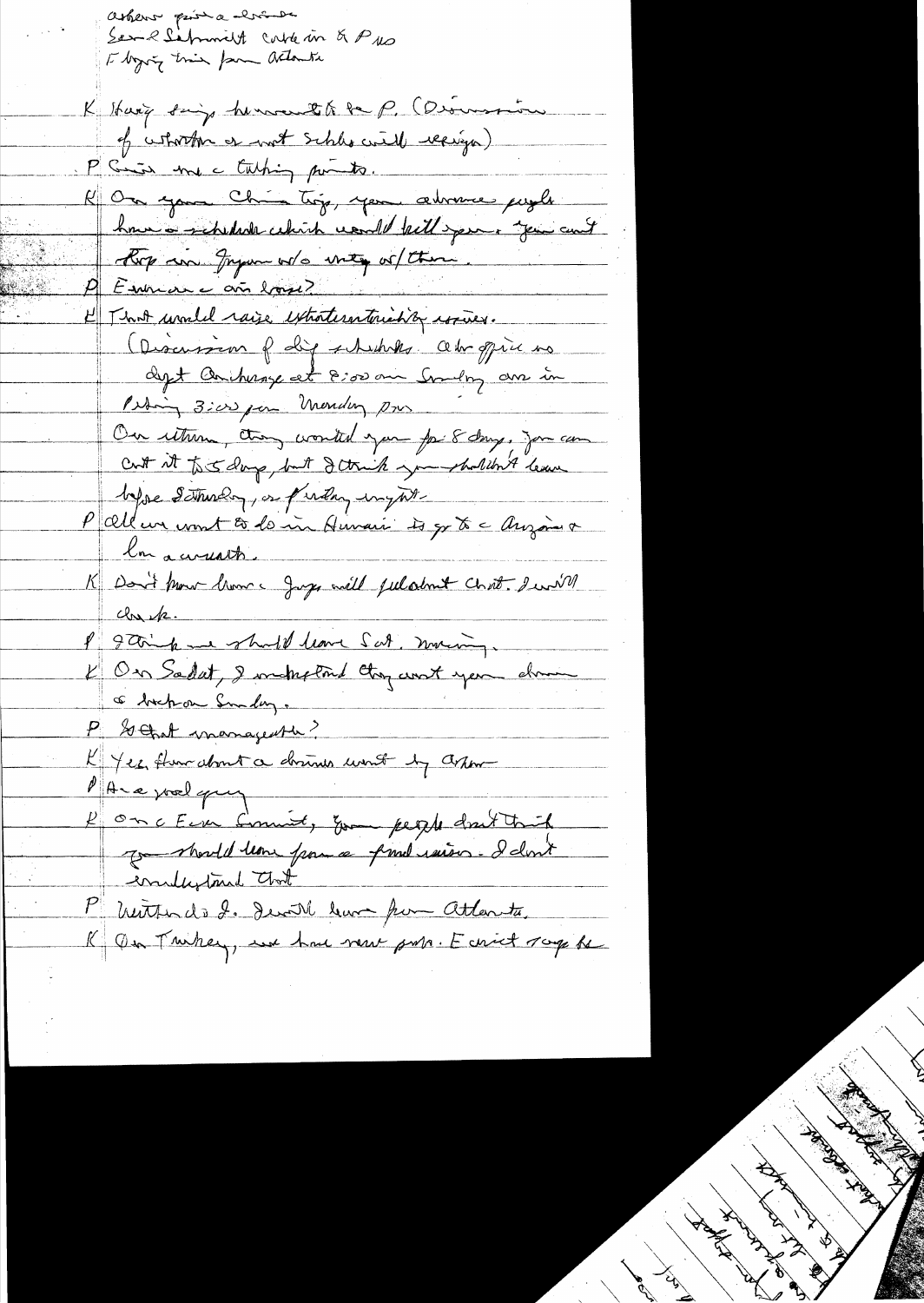with support Denviel on Coppers of they short because foologite, But they are no busing resistant an choices. I have agained Burt A have Hary cart the letter of pour the come or the six ongola on sont lat capitro + franch. We having constructly opportunities by N Callinis at UM. I peromally forme tarking this & talley them we would get take if I Koemis prove usail quize their attitude in c U/Y debate esto prospecto. P D this i stry on the Pepe onexemandopen played will. BUNEF uned he appel. Et of I has no signt X mit ECINO DO VNEF J hut with your unhase  $S_{\alpha\beta} = \frac{1}{\sqrt{2\pi}}$ Library is orther. That is tall par with Onde face going in to paring a contry, I don't CICLENATION stall for it, P dan com au protin avoir voteur tri K between world och fint. We will er i coment this intention are we have all them not a mitiate action, but not in response P What could they do? K They anniel clean and a quanition town & port. they sin sorrition believe Paul de la rue de me la de la rue de la villa de la Compte K Tre cermy. Pal sit sig & ar Ction had Turskay

ferang -<br>Dinstant - special